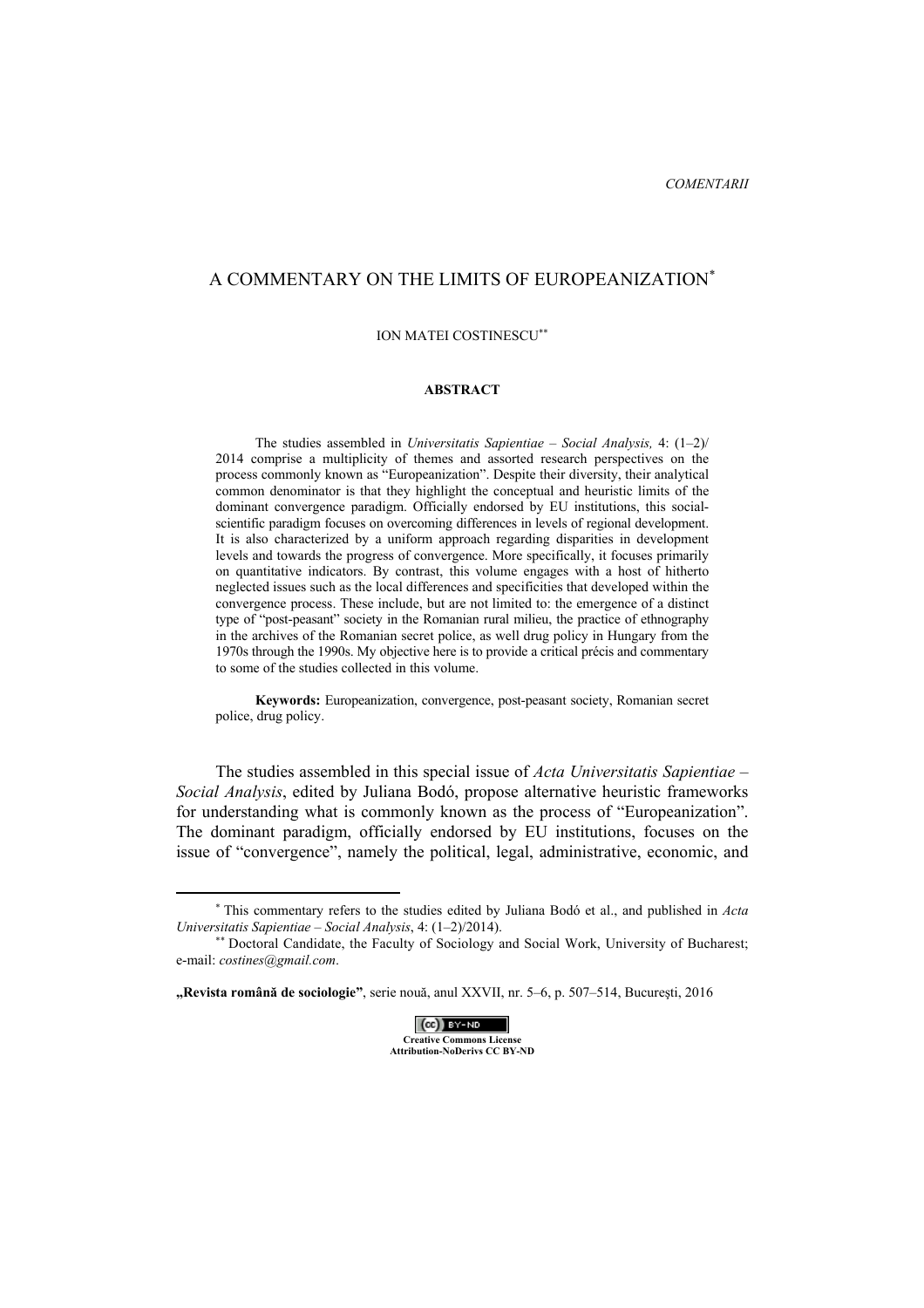statistical indicators that point to the reduction of regional disparities pertaining to the level of development<sup>1</sup>. However, Bodó rightly observes that the social and cultural processes that occur in the post-socialist region are not always translatable and need to be understood in their own terms. After all, it is merely plain good sense to argue, as the editor does in the Foreword, that the encounter between the global and the local leads not only to "uniformity and homogenization", but also to the occurrence of new forms of cultural differentiation. These equally pertain to the "identity structures" of groups and localities, as well as to "models of life conduct" and behavioral patterns (p. 5).

Accordingly, this multiplicity of themes requires assorted research perspectives and methodologies. Most approaches employed in this small, yet intellectually rich volume, are drawn from the field of cultural anthropology. These are leavened with sociological methods and insights drawn from the historical record, particularly as they pertain to continuities and/or discontinuities between the "real socialist" and post-socialist period. What follows, therefore, is a critical précis and commentary to some of the studies contained in the volume. Given the broad thematic range of the volume, these studies were selected according to this reviewer's academic interest and competence in addressing the subject matter.

Therefore we begin with Vintilă Mihăilescu's study, entitled "Săteni. A Diffuse Household in a Post-Peasant Society". Therein the author attempts to encapsulate the post-socialist evolution of the Romanian rural social milieu into what might be termed a "post-peasant" society. Methodologically speaking, this transformation is traced through the evolving self-perception and self-representation of the author's informants, who aspire to overcome the historical status of "peasant". These identity changes are underpinned by transformations in the domestic economy and social relations of the "diffuse household", which Mihăilescu characterizes as an "ambivalent" yet nonetheless typical "locative and occupational social category" that emerged during the period of communist rule. What characterizes a "diffuse household", the author clarifies, is that its members work both in and out of the household, combining both social capital and economic resources as strategies for upward socio-economic mobility or during life setbacks. Such households also entail a social division of labor amongst its members (p. 31, 37–38).

 $\frac{1}{1}$ <sup>1</sup> Typical examples of convergence-orientated social-scientific literature include Aurel Iancu, *Transition, Integration and Convergence. The Case of Romania (Bucuresti: Institutul National de* Cercetări Economice "Costin C. Kirițescu", 2010), available at http://dx.doi.org/10.2139/ssrn.2528526; Geoffrey Pridham, "Political Elites, Domestic Politics and Democratic Convergence with the European Union: The Case of Romania during Accession", *Journal of Communist Studies and Transition Politics* 23: (4)/2007, p. 525–457, available at http://www.tandfonline.com/doi/full/10.1080/ 13523270701674616; Monica Raileanu Szeles and Nicolae Marinescu, "Real convergence in the CEECs, euro area accession and the role of Romania", *The European Journal of Comparative Economics,*  7:(1)/2010, p. 181–202, available at http://search.proquest.com/openview/debe8098c0e1c82758f8ac8 ae2dd36ec/1?pq-origsite=gscholar.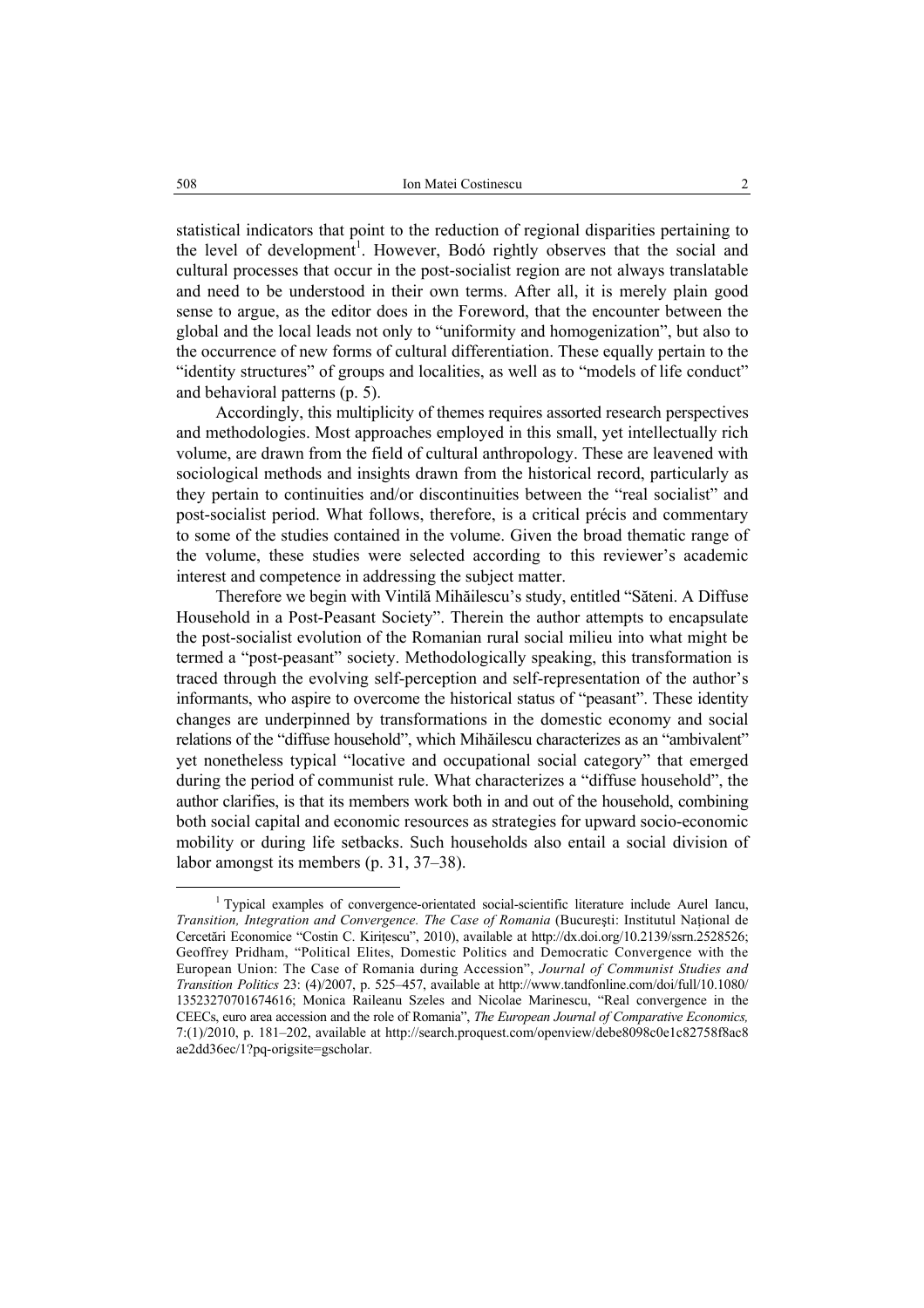It is further worth noting that the argument is structured around a longitudinal study capturing the typological changes of one household (the Apetrei household). The Apetrei household's socio-economic function(s) and internal mode of organization are regarded as "typical" for diffuse households (see p. 38–40). In turn, the very emergence of new socio-economic and locative categories is embedded within and captured throughout the article by the village of Săteni. The village of Săteni is an heuristic construct akin to a Weberian ideal-type, one which dramatizes "the pattern of relations in recent rural Romania" (p. 31–32).

The Apetrei household contained at least three families, and Mihăilescu provides a fairly dense description of the life trajectories of some of its principal members. This description edifies the social history of the household by evidencing how the social relations within the household, as well the members' social status in the community has changed in response to market dynamics and opportunities for migration. Mihăilescu is particularly sensitive to the ways in which generational and economic divisions structure kinship within the "domestic unit (p. 34, 38). The concept of the "good householder" as a marker of both ethos and achievement is a nexus for economic allocation and legitimizes the flexibility of entrepreneurial/ survival strategies within a family, as well within a broader social sphere.

One important aspect of the study is that it traces the emergence of new types of social capital. It is through their economic role and changing status within these evolving social networks that the members of the Apetrei household construct their new, "post-peasant" identities. One female informant, for example, left school after completing only 10 grades and migrated to Austria. Though her relationship with her Austrian employer-cum-prospective husband did not work out, one gathers that she came back to Săteni with a respectable sum of money. Having regrettably spent the money too quickly, she then moved to Bucharest to work in a bar. The salary was miserable so she had rough time of it until another salutary opportunity emerged through someone from a neighboring village. This person introduced the informant to yet another older, rich Austrian with whom she lived for a period of time (p. 36). After finally settling in Săteni, our female protagonist married an entrepreneurially-minded kinsman and started running a convenience store.<sup>2</sup> She gradually assumed the role of a "modern business woman", often acting as a "modernizing factor" in the household (p. 39). Indeed, an entrepreneurial mindset appears to be fairly widespread throughout the Apetrei household.

The household itself is part of a burgeoning, official "agro-tourism" network, while individual members pursue other potentially profitable activities such as woodworking and bee-keeping. By the end of the story, our protagonist couple even manages to relocate in a new house away from the outskirts of the Gypsy quarter, not least in part thanks to their robust contribution to electioneering (p. 42–43).

 <sup>2</sup> <sup>2</sup> From Mihăilescu's account we might infer that the couple consisted in fact of cousins, since in 2005 they "started building a new house on their grandmother's land" (p. 34).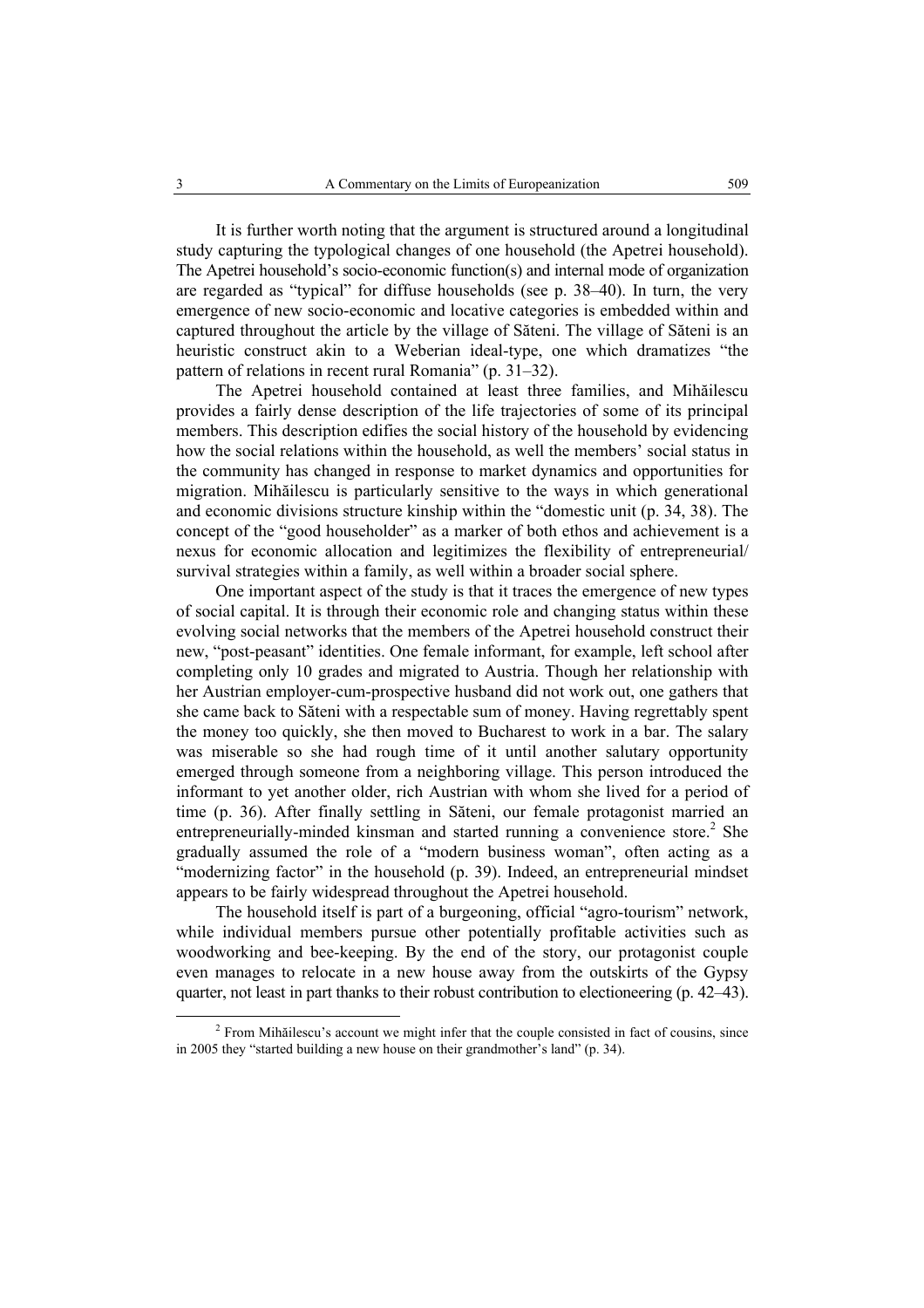In conclusion, although the formation of new types of social capital is well documented and constitutes a captivating story in itself, this study might have benefitted from a more rigorous, inductively theorized definition of these social networks.

By contrast, Katherine Verdery's contribution, entitled "Ethnography in the Securitate Archive", is drawn from her recent book *Secrets and Truth: Ethnography in the Archive of Romania's Secret Police*. 3 The study provides a dense though commentary relative to the edifying of the institutional architecture of the Securitate, its hermeneutic, truth-producing, and subject-making epistemic practices. In regards to hermeneutics, there is a double thrust. First, the reading of the strategies dictated to the Securitate itself by its logics of producing knowledge. Secondly, elucidating some of the cognitive schemes that shape scholarly interpretations at some historical distance in post-socialism. For this reviewer, what stand out are the pedagogical practices (in the subject-making sense) of the Securitate, the conspirative quality and structure of the institution, as well as the complicated truth-producing agency of its files. While Verdery emphasizes the "postmodernist" nature of the composite identities produced and then reified by a diachronic assemblage of files, this excerpt merely alludes yet seldom elaborates upon the modes in which Securitate categories and practices constructed social reality on a truly societal scale (see p. 20–21, 22–23).

We might therefore regard the Securitate as a microhistorical example of a well-developed and well-internalized form of panopticality. For Verdery, the institutional logic behind seemingly wasteful strategies that duplicate the collection of information and the recruitment of collaborators has to do with a conspiratorial epistemology and mode of institutional organization. Not reducible to a division of labor, this compartmentalization is a fundamental aspect of how intelligence work is organized and carried out, with Securitate being an extreme case (p. 13–15). Yet Verdery only asks but does not answer the question, at least in this excerpt, of whether the duplication of work undertaken by the different Securitate departments in order to gather information and recruit informants "denotes a pedagogical practice". The purpose here would be to "train as many people" as possible in the particular process of producing information, while the method would consist in teaching people to repeat and circulate "a limited set of categories and techniques" (p. 14).

To this, I argue, the answer must be a categorical "yes". For Verdery, the Securitate's subject-making is to be found in the production of known targets in its files. Yet this equally applies to the selves molded by the aforementioned pedagogical process, and, radiating outwards into society at large, of selves perpetually on guard.

 <sup>3</sup> <sup>3</sup> Katherine Verdery, *Secrets and Truth: Ethnography in the Archive of Romania's Secret Police* (Budapest: Central European University Press, 2013). NB: This reviewer has read only the portion published in the present volume, but not the entire book.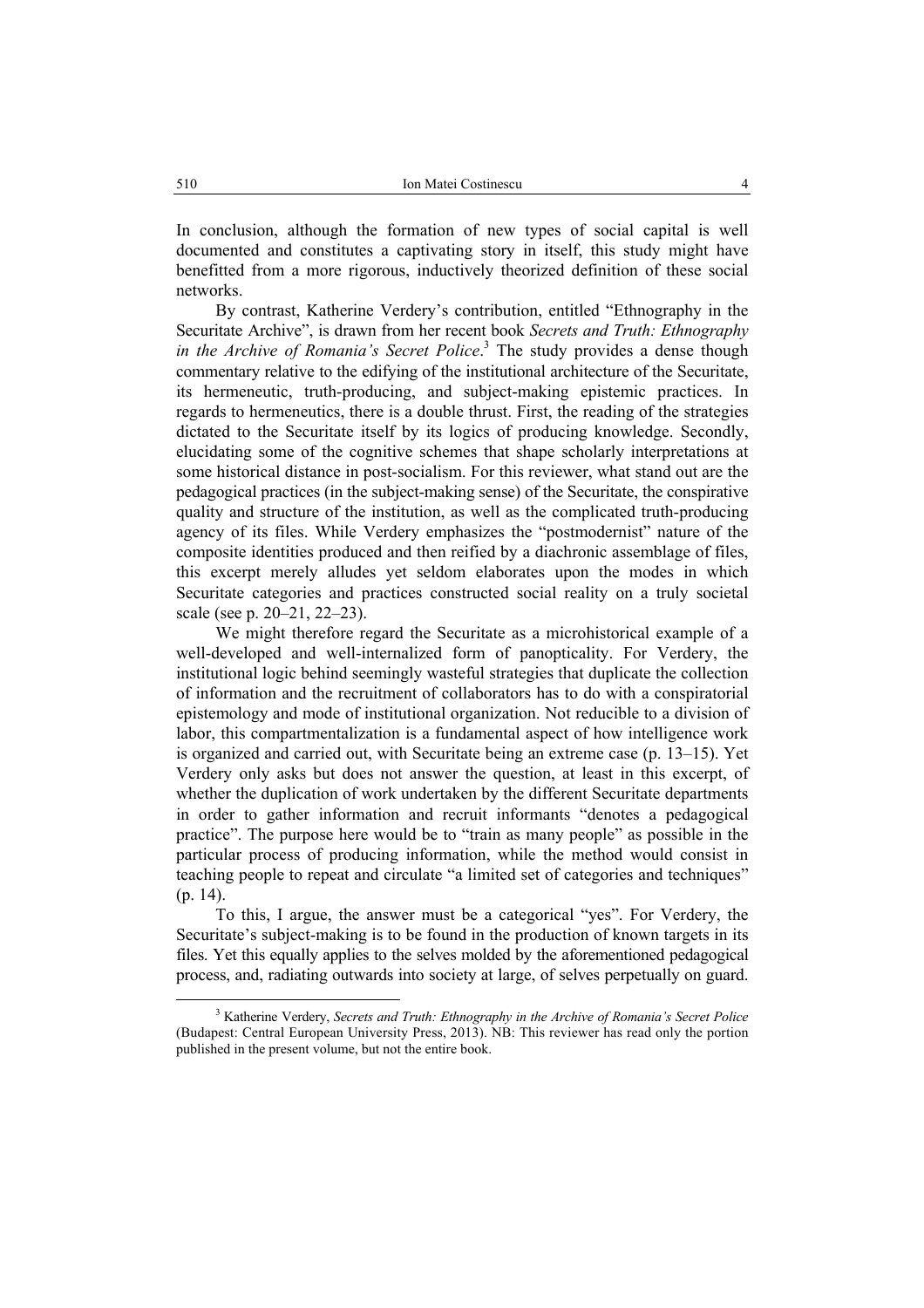This is because the "conspirativity" of the Securitate was itself embedded in, and generative of various folk types of knowledge and quotidian concerns. This would entail doing a third type of hermeneutics, namely that of the apprehensive (or apprehending) self-policing subject – panopticality also produced by the "conspirativity" of the Securitate apparatus. Though Verdery carefully details the workings of "conspirativity" as a structuring mechanism for the entire institution of the Securitate, this study only extends the analysis to its social uses during the post-1989 period. One might note, however, that, under a more capacious description, "conspirativity" could be characterized as ubiquitous, exerting a powerful grip upon the social imaginary during the late Socialist period. It is important to note, however, that, according to one reviewer of Verdery's book, there is a separate, subsequent chapter with a potentially more fruitful social bent. This chapter is described as looking at how the knowledge-production technologies of the Securitate became integral to the Communist regime's goal of scientifically managing social  $life.<sup>4</sup>$ 

What is illuminating in Verdery's analysis is that the subject-making capabilities of the Securitate's epistemic apparatus enacted an assemblage of human subjects and non-animated files, the latter endowed themselves with agency (p. 21). During the "really-existing" Socialism, the fetishization of files provided a self-evident *raison d'être* for the Securitate, and, just as importantly, enhanced its mystique. At the same time, this had the effect of diminishing the Securitate's panoptical capacities. The often inadequate communication between various branches of the apparatus, as well as the heteroglossic, open-ended nature of each file led to the absence of a truly summative perspective.

On the other hand, Verdery frames the fetishization of the files in a post-1989 context. She critiques the reading strategies that seek to compare files with the lived experience of "targets" and "collaborators". As such, she also questions their utility in any potential process of lustration, since new modes of fetishizing these files have emerged. For example, the simple presence of persons on the record might be enough to taint them, thereby rendering the files "not fully agents but mere accomplices" (p. 23), as in the Czechoslovak case. In sum, this is a very good contribution, not least because it poses further questions and opens up stimulating lines of inquiry.

On her part, Ezster Zsófia Tóth looks of how the Hungarian communist regime sought to scientifically manage humans in the area of public health, more specifically drug use. Her study is entitled, "Dr. Bubó and his Clients. Drug Use and Drug Policy in Hungary from 1970 through the 1990. Translating Heath in Doctor-Patient Relationships". The author eschews both Foucauldian and symbolic

 $\overline{4}$  Alexandra Urdea, "Of Spies and Ethnographers". Review of Verdery, *Secrets and Truth: Ethnography in the Archive of Romania's Secret Police,* H-Romania, H-Net Reviews. January, 2016, available at http://www.h-net.org/reviews/showrev.php?id=44582.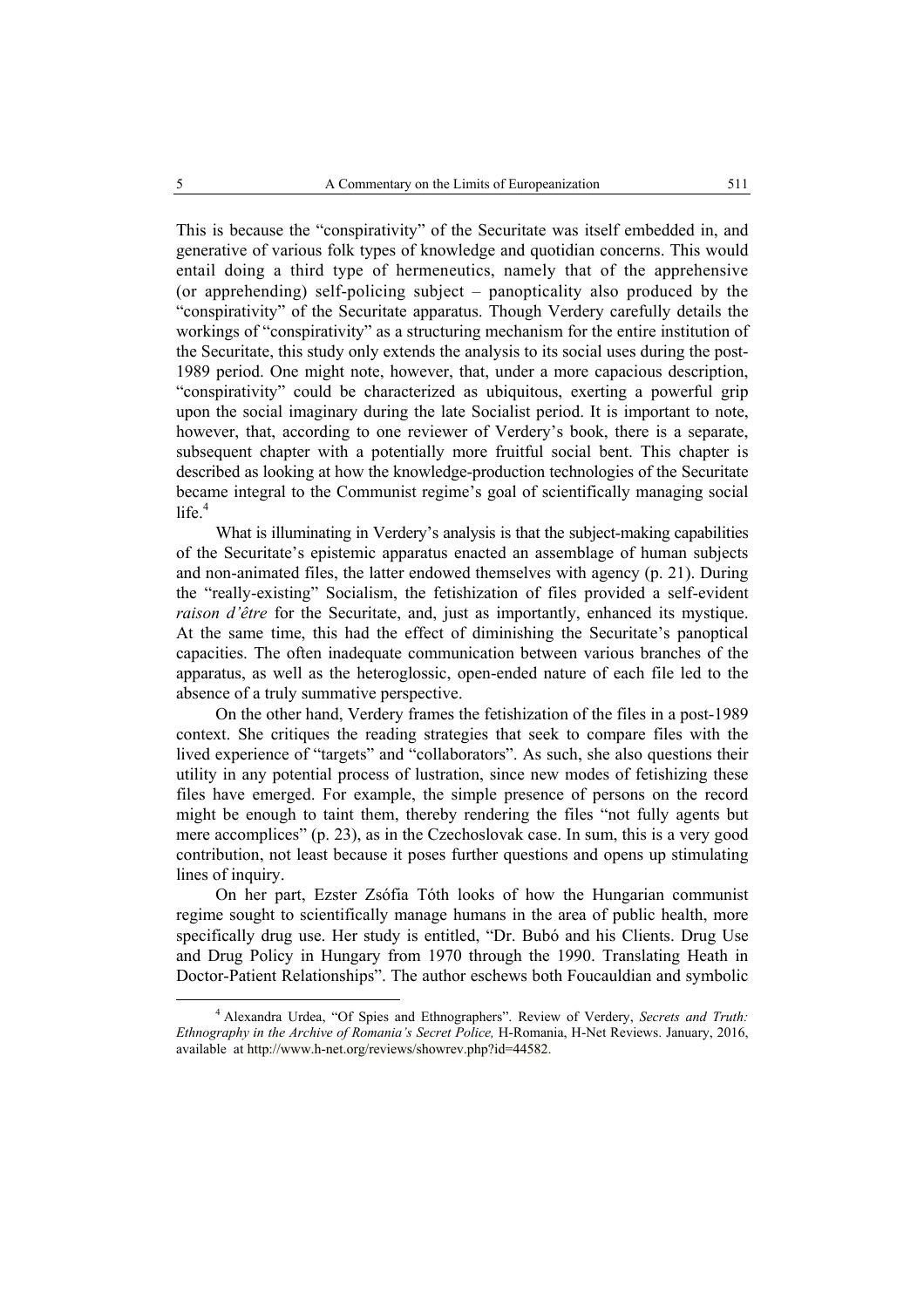interactionist approaches towards the subject matter. Such approaches would have centered on the modalities in which drug users were cast as invisible, stigmatized and/or marginalized, particularly during the "real socialist" period. Instead, Tóth provides us with a straightforward, well-documented and multi-dimensional description of the "translation and transfer and of knowledge in medical cultures of prevention in Hungary" during the time period identified in the title (p. 131). The evidence presented comprises newspapers, archival sources, and oral history interviews with doctors and clients. Accordingly, the article focuses on the changes in drug habit, drug policy, and methods of drug rehabilitation.

Tóth shows that the Hungarian authorities were aware of a burgeoning drug issue during the 1970s and especially during the 1980s, when many people started drinking tea made out of poppy seeds and the infamous Polish "compote", whose recipe was introduced by Polish tourists. Other popular methods of getting high were sniffing glue out of a bag, but especially the abuse of prescription drugs which were often mixing with alcohol (p. 132). Significantly, there was scant mention of drug use in the public and political discourse. Because drug use was treated primarily as a matter of policing, during this time period there was no comprehensive public health policy designed to address the issue. What methods of rehabilitation existed were patterned on those used to help alcoholics and prioritized addressing the physical addiction. By the mid-1980s, however, some scant progress had been made with the creation of a couple of drug centers. These facilities offered day care and longer inpatient services longer than the usual hospital treatments (p. 112).

What is conspicuously absent from the author's account of drug policy during the period of Communist rule is the question of whether self-help groups such a Narcotics Anonymous (NA) tried to emerge and, if so, how did the authorities regard them? The author does not tell us, for example that Alcoholics Anonymous (AA), on which NA is closely modeled, already had a presence in Hungary by the late  $1980s$ <sup>5</sup> Although the context in which self-help groups emerged (or tried to emerge) obviously varied amongst the various countries of the former Eastern Block, this article would have been even stronger had the author undertaken even a brief comparison to what was occurring in neighboring countries.

In the Czechoslovakian case, for example, AA was viewed with suspicion by the authorities because of its belief in a higher power which was at odds with Communist ideology. More popular and arguably more effective was the officiallyendorsed, self-help organization named KLUS (*Klub léceny*ch u Skály) [Club of People Treated by Skála]. KLUS used and continues to use self-help principles and

 $rac{1}{5}$ <sup>5</sup> Roman Gabrhelic and Michal Mikovsky, "History of Self-Help and 'Quasi-Self-Help' Groups in the Czech Republic: Development and Current Situation in the Institutional Context of Drug Services", *Journal of Groups in Addiction & Recovery,* 4: (3)/2009, 142, available at http://dx.doi.org/10.1080/15560350903038718.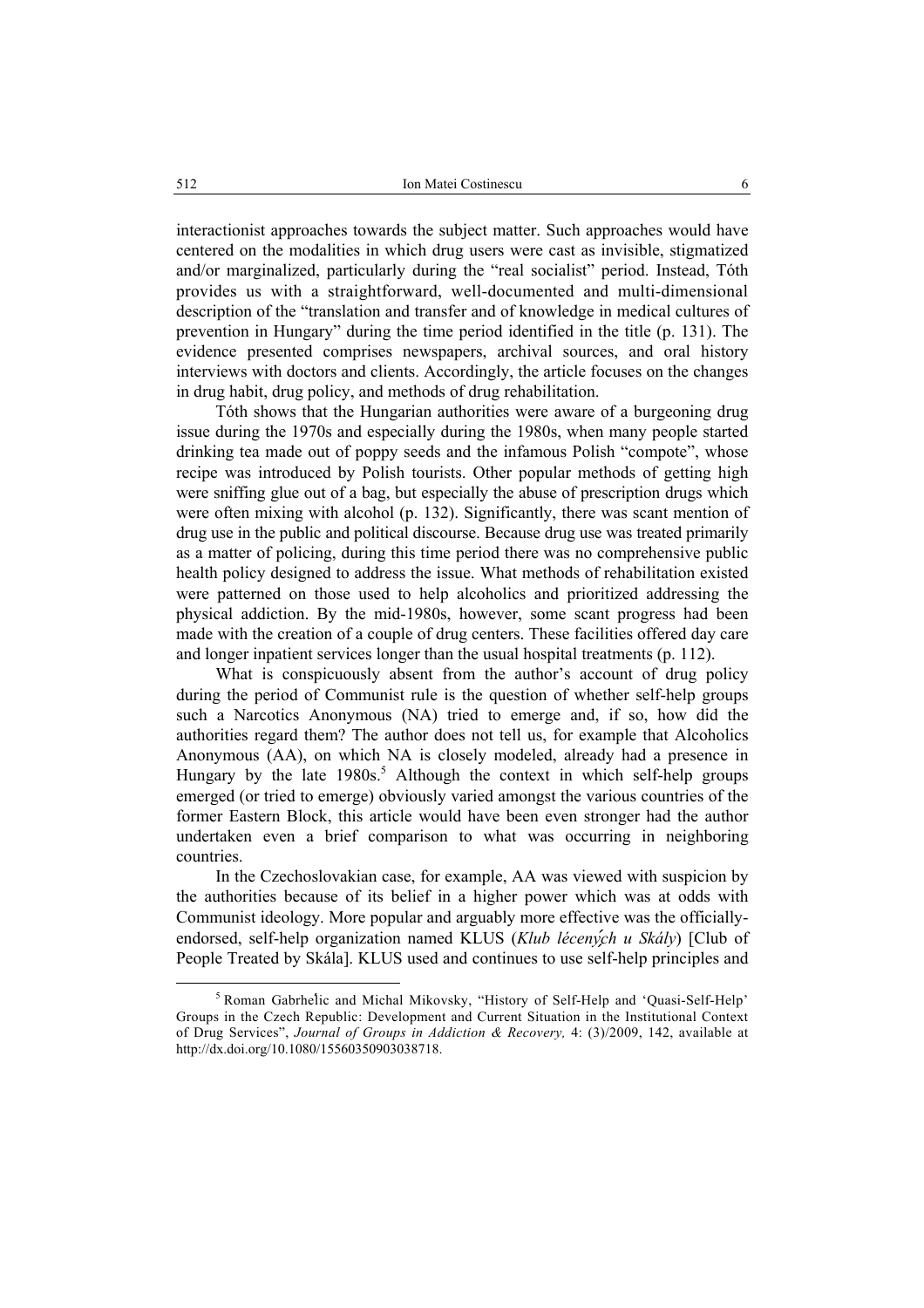mutual support, yet its sessions have been led primarily by addiction professionals.<sup>6</sup> The Czechoslovakian case might go some ways towards explaining the dearth of Hungarian self-help groups for drug users during the Socialist period. The handing of drug dependency as a police matter might be explained not only by the illegal and/or controlled nature of the substances consumed by the users. Just as importantly, organization such as NA seek to safeguard the anonymity of its members in order to shield them from social stigma and promote what they describe as a "spiritual", Twelve Step path towards recovery. In itself this would have been sufficient to elicit the suspicious of the Hungarian Communist authorities, who were naturally inclined to regards such groups as potentially subversive.

In Hungary, the real change in the scale and pattern of drug use, as well as in public health responses, occurred at the beginning of the 1990s. It was Albanian dealers who spearheaded the sale of heroin on a large scale, and this was shortly followed by the appearance of speed from Polish, Hungarian and Dutch Sources (p. 135). Faced with a growing public health problem, the authorities responded with a growing number of drug clinics and by introducing methadone treatment. However, since the number of existing hospitals and clinics was already inadequate, the 1990s did not see the development of a public health infrastructure capable of helping the large number of addicts seeking help (p. 135). Organizations such as NA also appeared and multiplied due to their ability to function openly and freely, thereby offering an additional measure of hope.

Be that as it may, it is clear that by the 1990s Hungary was well on its way towards achieving a type of "convergence" with Western European countries in terms of public health problems. Evidently, this was not the kind of "convergence" policy makers in Bruxelles and Budapest had in mind. Yet this is itself a powerful argument for the need to continue elaborating new types of analytical approaches toward "Europeanization". In this sense, this volume constitutes an excellent step in the right direction.

## **REFERENCES**

- 1. IANCU, AUREL (2010). *Transition, Integration and Convergence. The Case of Romania* (București: Bucureşti: Institutul Naţional de Cercetări Economice ,,Costin C. Kriţescu", 2010).
- 2. GABRHEĹIC, ROMAN; MIKOVSKY, MICHAL (2009), "History of Self-Help and 'Quasi-Self-Help' Groups in the Czech Republic: Development and Current Situation in the Institutional Context of Drug Services", *Journal of Groups in Addiction & Recovery,* 4: (3)/2009, p.137–158. Available at http://dx.doi.org/10.1080/15560350903038718.
- 3. PRIDHAM, GEOFFREY (2007). "Political Elites, Domestic Politics and Democratic Convergence with the European Union: The Case of Romania during Accession", *Journal of Communist Studies and Transition Politics* 23: (4)/2007, p. 525–545. Available at http://tandfondline.com/doi.abs/ 10.1080/13523270701674616.

6 *Ibidem*.